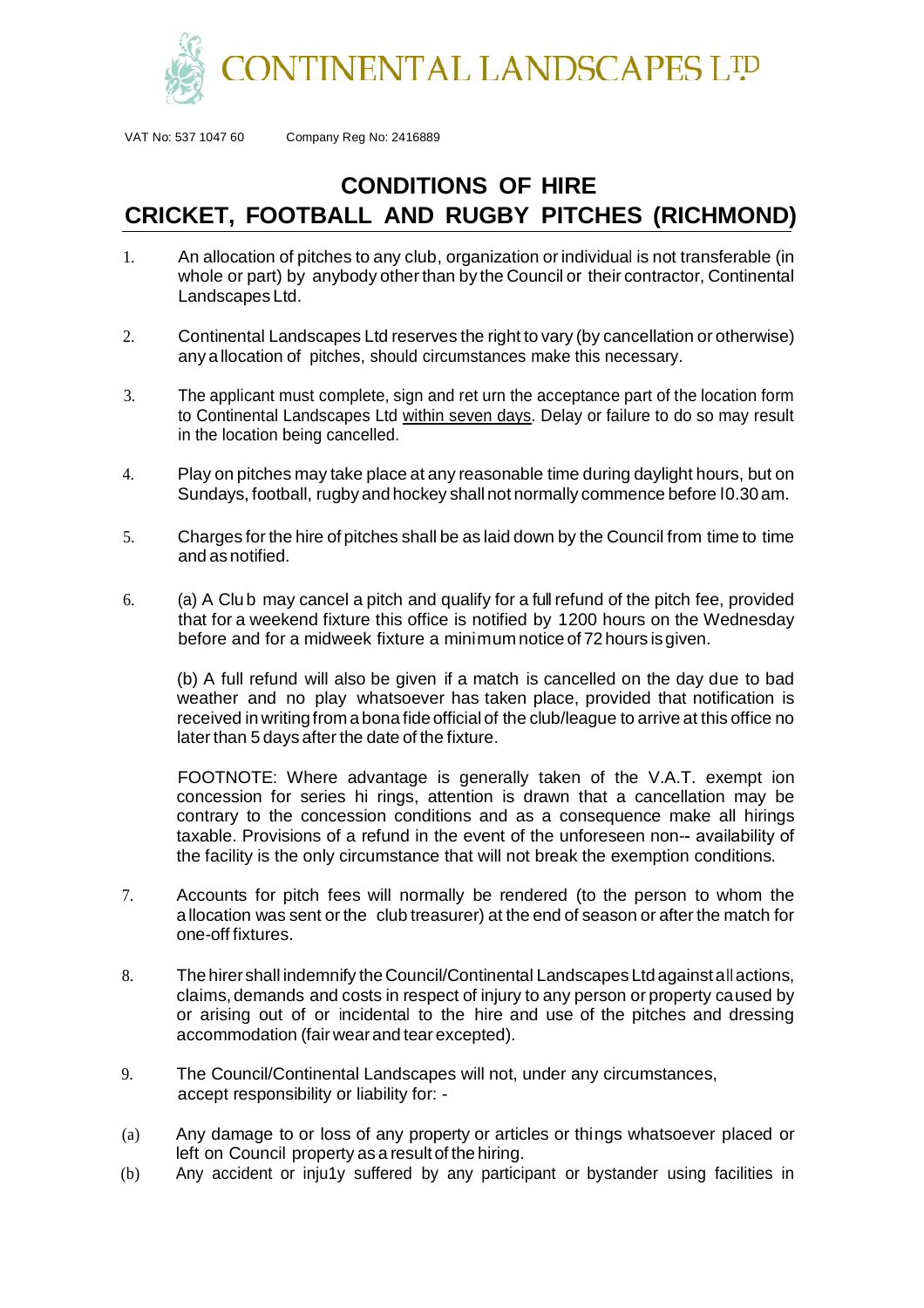

the course of or arising from the hiring.

(c) Any matches played on pitches, which have not been booked, this may a lso render the Clubs Insurance invalid. Note: The hirer is advised to obtain suitable insurance cover against the risks stated in 8 and 9.

- 10. All hirings are on condition that no litter, including orange peel will be left on fields after matches. Any teams not complying with this condition will be charged for the cost of its removal and may i f repeated be refused future bookings.
- 11. Weekend and day time cricket teams will be responsible for the neat removal prior to and the careful re-erection after play of the post and rope square protection.
- 12. No League, Club or Organization hiring a pitch shall trespass on adjoining property for the purpose of retrieving balls or for any other reason. Should balls go onto adjoining private property appropriate courteous contact will be made with theowner/occupieron completion of the game by approaching the owner/occupier by the front entrance to their property and requesting return of such ball/balls.
- 13. At none of the cricket grounds should participants or spectators vehicles be found on the recreation ground. Any abuse of this will jeopardize the chances of future use of the cricket pitches and any cost ofreinstatementtothegroundwillbepassedontotheClu bs concerned.
- 14. Any abuse of the use of the changing rooms which results in the cost of cleaning over and above the usual req uirement, repair of the changing rooms, or replenishment of the contents of the fire extinguishers will be passed on in full to the Club or Organization hiring the pitch. At multi-use sites, if a Club or Organization does not admit responsibility for such acts the cost of repair, replenishment etc. will be split between the Clubs or Organizations using the facility on that occasion**.**
- 15. The site must be left litter free at the end of each game and that all football boots must be mud free prior to leaving the pitches.

## **CONDITIONS OF HIRE VAT ON THE HIRE OF SPORTS FACILITIES**

H M Customs and Excise have agreed that the hiring of sporting facilities may, in certain circumstances qualify for VAT exemption.

With VAT at the present rate of 20% and with the charges being at present VAT inclusive, Clubs whose hiring agreements meet the criteria indicated below, would therefore qualify for a 'reduction' on current charges.

The criteria which must be met are as follows:-

1. There must be a formal agreement between the Club and Continental Landscapes Ltd either by letter, hiring form or an invoice issued in advance requiring payments for the whole of the series.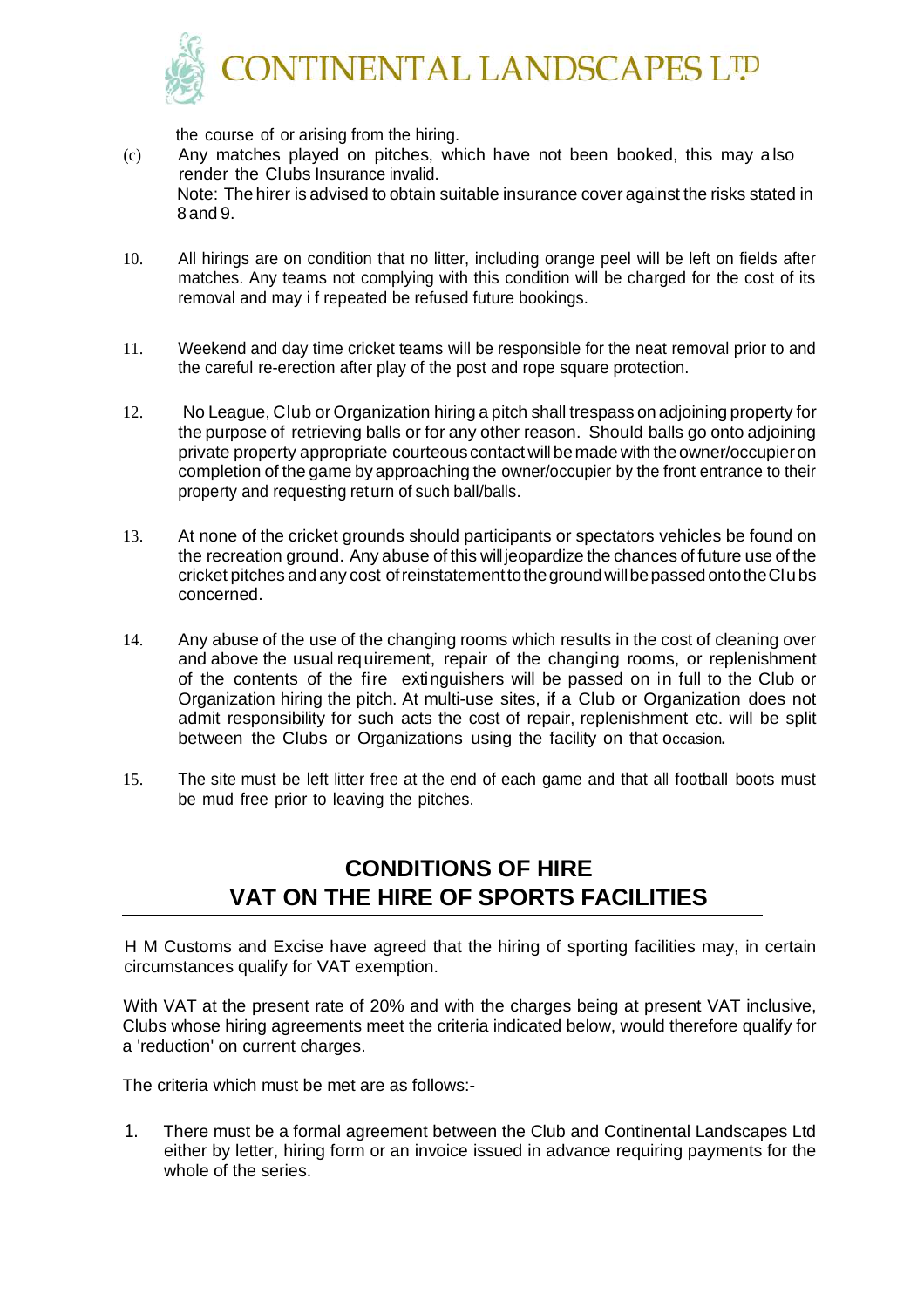

- 2. The hiring/lettings must cover a playing session, which extends over a series of lets consisting of ten or more sessions.
- 3. Each session must be at the same location (although a different pitch, court, wicket or rink is acceptable) and the interval between each session is at least a day and not more than 14 days. Lettings for every other Saturday fulfils this condition but there is no exemption for longer intervals than 14 days which arise through closure eg for Public Holidays.
- 4. The hire/let must be granted for the exclusive use of the Club concerned during each period of hire.
- 5. Payment for the above hirings must be met in full, including any which may be cancelled by the Club, or through any failure by the Club to take up a booking. Cancellations for whatever reason by the Council/Continental Landscapes Ltd do not however affect the exemption.
- 6. Hirings additional to those agreed in paragraph 1 above, for extra matches/sessions have to be regarded separately and only quality for exemption if they meet the criteria on their own account.

If you consider that your Club meets the above criteria please indicate your Club's wish to claim the exception on the enclosed slip.

## **Payment Processing with Worldpay**